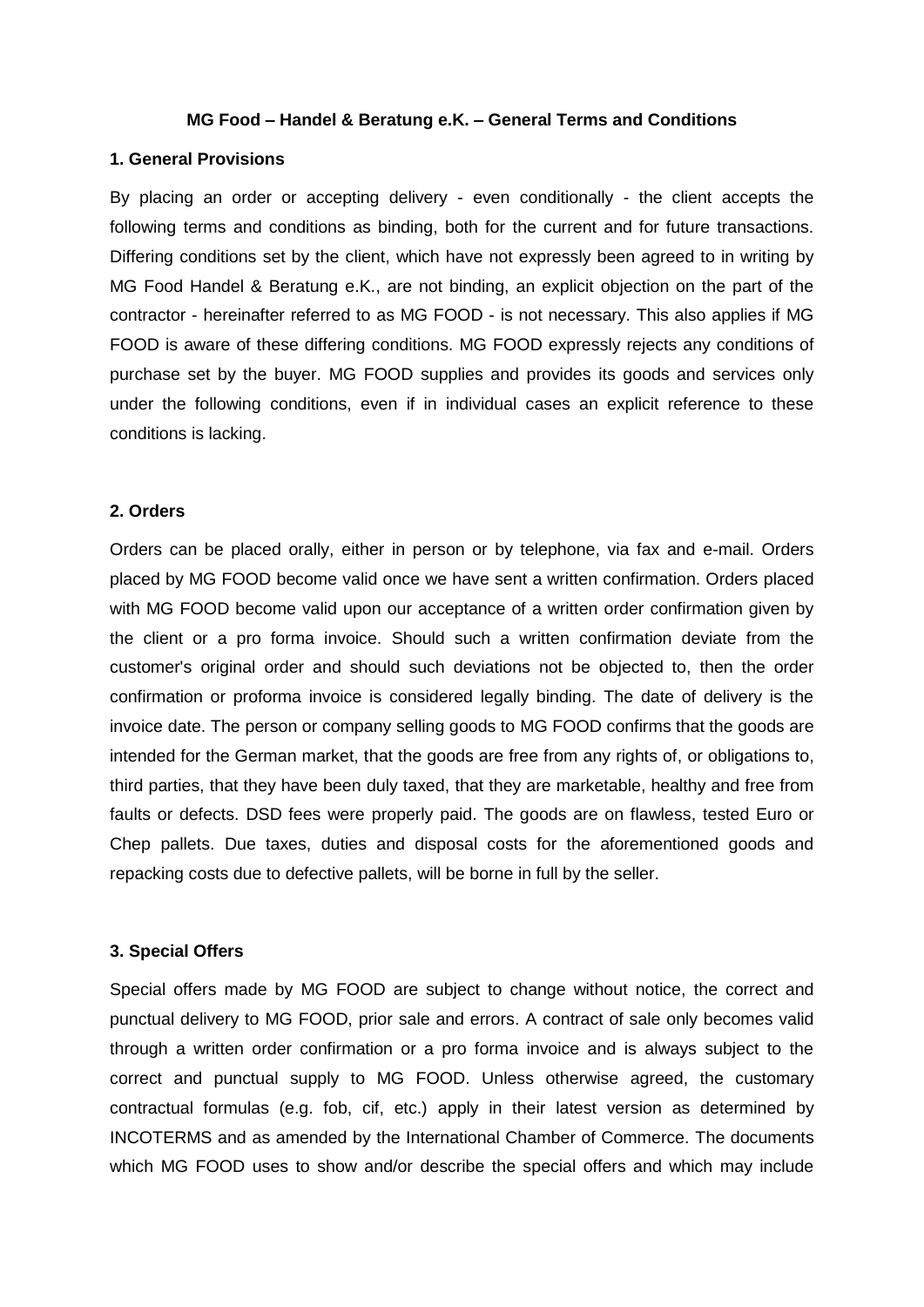images, drawings and indications of weight and size are to be regarded as approximations unless we have expressly designated them as binding.

# **4. Prices and Payment**

Prices: Orders for which fixed prices have not been expressly agreed will be invoiced at the list price valid on the day of delivery on net / net basis plus statutory VAT. All changes to the agreed currency or the exchange rate to the euro occurring after conclusion of the contract (date of order confirmation) will affect the customer. If there is no separate written agreement, the agreed purchase price is due at the time of delivery. Place of fulfilment for this is the registered office of MG FOOD.

Payment: If the payment due date is exceeded, interest, calculated at a rate of 5 percentage points above the base rate of the Deutsche Bundesbank or a comparable interest rate of the European Central Bank, will be charged. Bills of exchange are only accepted for performance without liability for protest and only by agreement and on the condition that they are bankable. Discount charges will be charged from the due date of the invoice.

## **5. Delivery times**

The agreed delivery time is only an approximation. The period of delivery starts on the day the order confirmation is sent and is considered to have been met if the goods have left the warehouse by the end of the delivery period or if notification has been made that the goods are ready for shipment. In the case of early delivery, the actual date of delivery and not the originally agreed date of delivery is applicable. Performance is always subject to the correct and punctual delivery to us. The delivery period shall be extended - even within a delay in delivery - in the event of unforeseen circumstances that MG FOOD's supplier or MG FOOD itself was unable to avert despite taking reasonable care as defined by the circumstances of the case. The same applies in the case of strikes and lockouts. MG FOOD must immediately notify the customer of such obstacles. In the event of later amendments to the contract which may affect the delivery period, the delivery period shall be extended accordingly, unless special agreements are made about this. The customer is aware that the goods given by MG FOOD for the purpose of concluding the contract are goods which normally have to be purchased by MG FOOD itself at the time of the conclusion of the contract. MG FOOD expressly confirms that it is acting with the due diligence of a proper merchant at this time. However, if there is a late delivery, shortage or non-delivery by the subcontractor, MG FOOD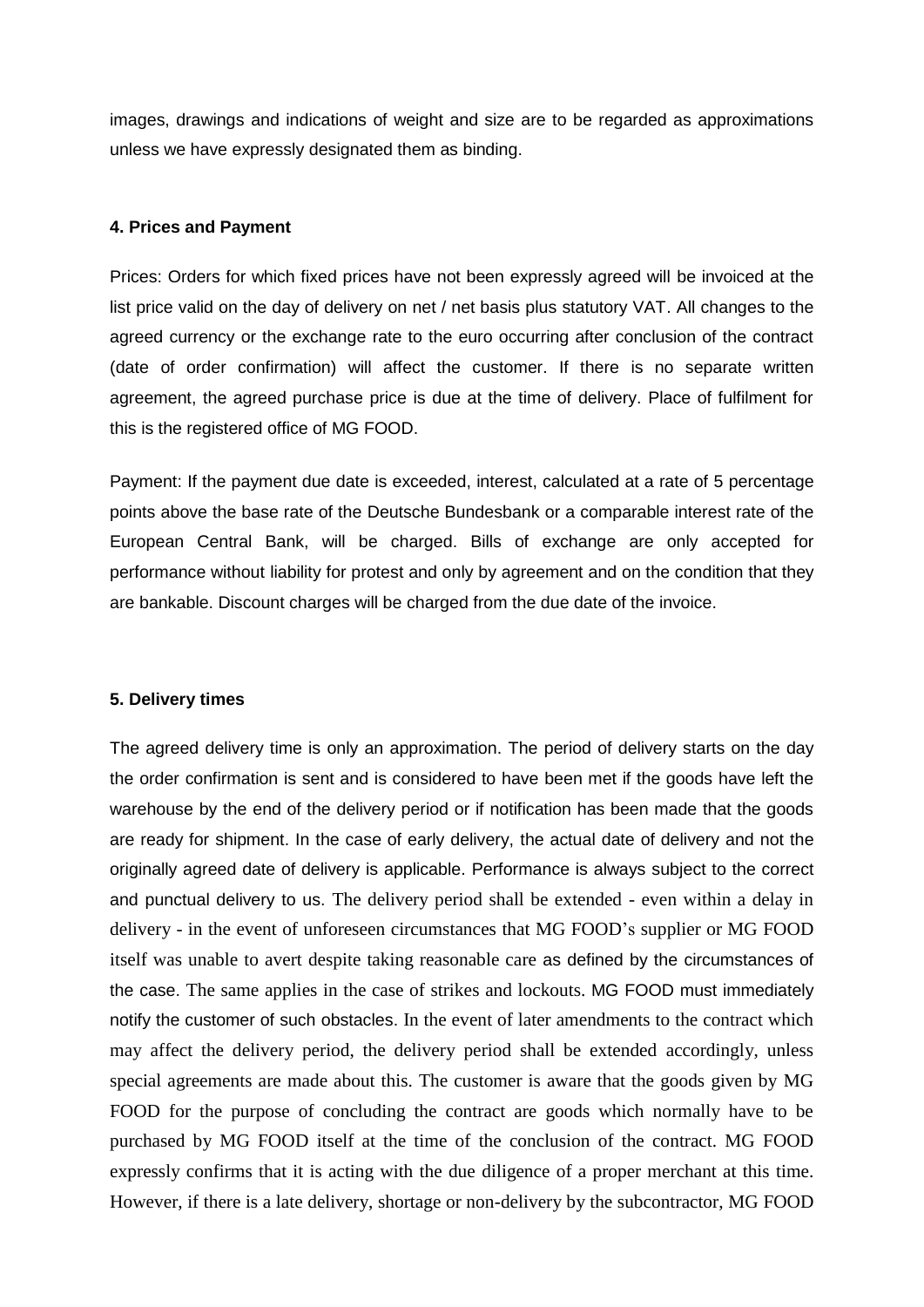cannot be held responsible for this. The delivery period changes as described above, or the supplier can withdraw from the contract with immediate notice. Claims for damages do not arise from this.

#### **6. Logistics, Freight and Risk Transfer**

The delivery will be carried out as agreed – free delivery or pick up. Partial deliveries are permitted. Unloading and storage is the responsibility of the buyer. If the goods are shipped to the customer at the customer's request, the risk of accidental loss and accidental deterioration of the goods shall pass to the customer from that moment at which the goods are given to the MG FOOD shipping agent or at the latest when the goods leave the warehouse, irrespective of whether the shipment is from the place of performance or some other location and irrespective of who bears the shipping costs. If the goods are ready for dispatch and the shipment or acceptance is delayed for reasons for which MG FOOD is not responsible, the risk shall pass to the customer upon receipt of the notification of readiness for dispatch.

## **7. Retention of Title**

The delivered goods remain the property of MG FOOD until full payment of all claims arising from the business relationship between MG FOOD and the customer. The cessation of individual claims in a current account and the settling of a balance and their recognition do not affect the retention of title. Payment is only considered to have been carried out upon the receipt of the equivalent value of the entire order by the supplier. Ownership of goods purchased by the customer and invoiced by MG FOOD without German excise duties, even if the purchase price has already been paid, is only transferred to the buyer once MG FOOD receives the customs documents that exempt MG FOOD from liability for the applicable national excise tax as determined in the in the excise tax suspension procedure. MG FOOD is entitled to resell the reserved goods in the normal course of business; however, MG FOOD is not permitted to pledge the goods as collateral or assign them as security. The customer is obliged to secure the rights of the conditional seller on the resale of retained goods on credit. The customer hereby assigns the claims of the customer from the resale of the reserved goods to MG FOOD; MG FOOD accepts this assignment. Irrespective of the assignment and the right of collection of MG FOOD, the customer is entitled to collect as long as he fulfils his obligations towards MG FOOD and does not fall into financial collapse. At the request of MG FOOD, the customer must provide the information required for collection of the assigned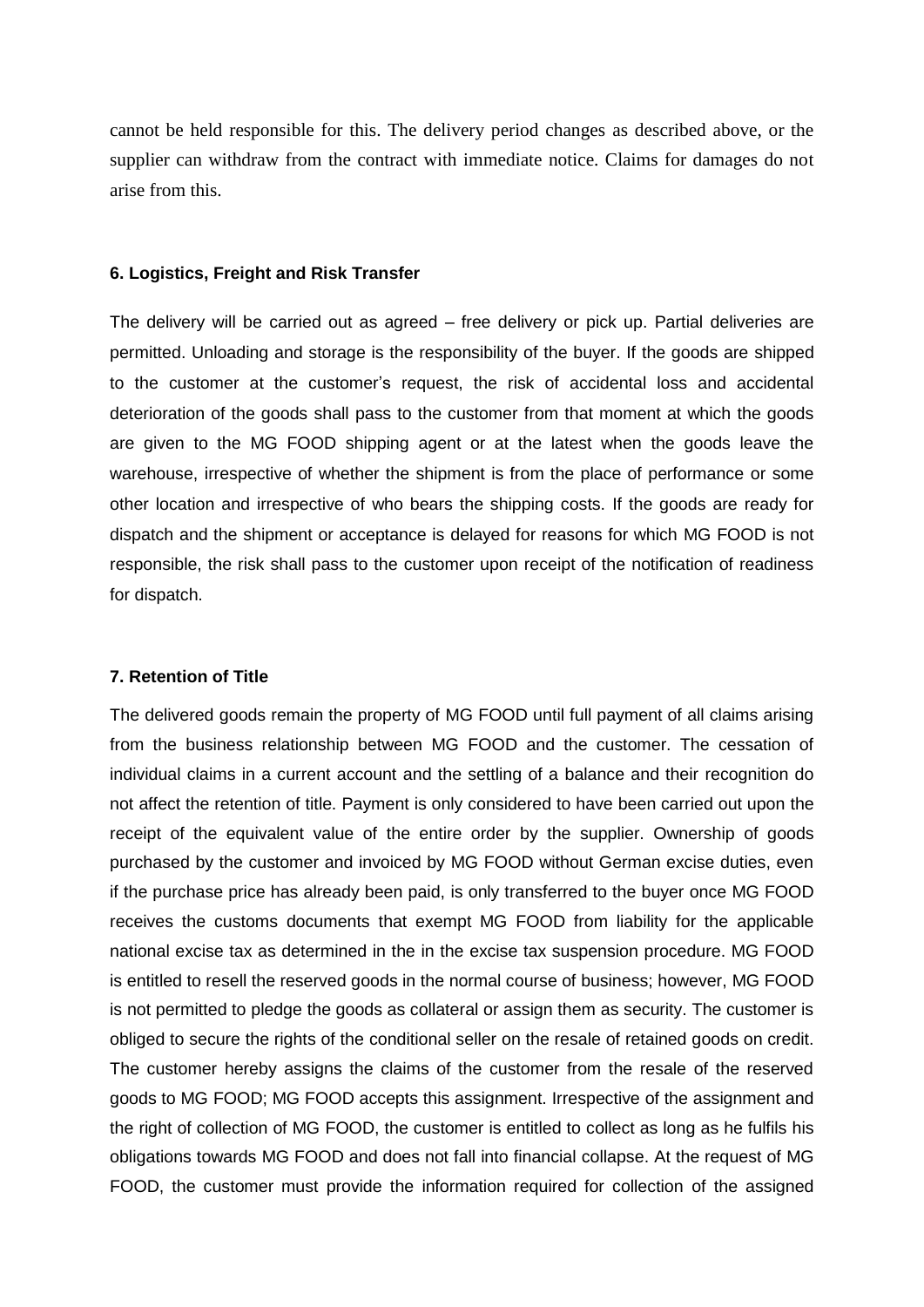claims of MG FOOD and notify the debtors of the assignment. Any processing of the reserved goods is carried out by the customer for MG FOOD, without any obligations arising for the latter. The customer must immediately inform MG FOOD of foreclosure measures by third parties with respect to retained goods or claims assigned in advance and supply the documents necessary for an intervention. MG FOOD undertakes, at its discretion, to release the securities it is entitled to under the above provisions at the request of the customer to the extent that their value exceeds the claims to be secured by 20% or more. The customer is obliged to insure the reserved goods against any risks at his expense.

# **8. Warranty, Liability and Notification of Defects**

If the delivered goods are defective or if they lack promised features, MG FOOD shall, at its discretion, replace or repair the defective product under the exclusion of any further warranty claims by the customer. The detection of such defects must be reported to MG FOOD in writing immediately, in the case of identifiable defects at the latest within 10 days after receipt, in the case of non-identifiable defects immediately once the defect has been recognised. The warranty period begins with the delivery of the goods to the customer and ends no later than one month after the goods have left MG FOOD's warehouse. If MG FOOD allows a reasonable grace period granted to it to elapse without having repaired or replaced the defect, or if the repair fails, the customer has a right of withdrawal to the exclusion of all other claims. MG FOOD shall be liable for replacement deliveries and repair work to the same extent as for the original delivery item; for replacement deliveries, the warranty period is the same as if it were a new delivery.

Claims for damages due to impossibility of performance, delay, positive violation of contractual duties, culpa in contrahendo and tort are excluded, unless they are based on wilful intent or gross negligence on the part of MG FOOD or its officers. In such a case, the customer has a right of withdrawal, to the exclusion of all other claims.

The customer cannot refuse or withhold performance for any counterclaims, nor offset performance against counterclaims, unless these counterclaims are acknowledged by MG FOOD or are judicially determined.

# **9. Special Provisions**

It is expressly and mutually agreed that with respect to the delivery, payment and purchase commitments that exist between the companies concerned here, that there are no and can be no offsets with other companies whose owners are partly or wholly identical with the owners of MG FOOD. Such offsets are null and void.